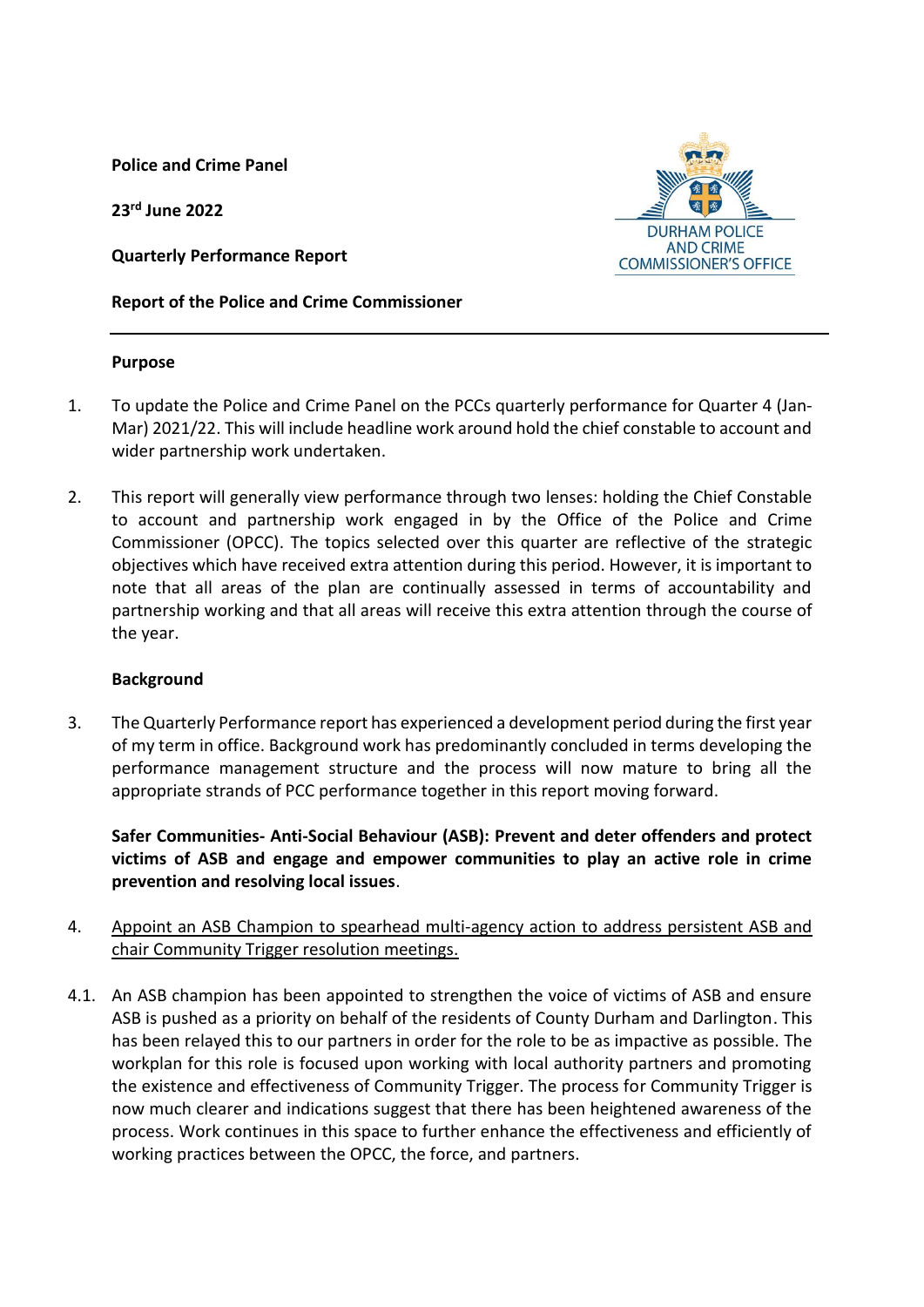## 5. Tackle quality of life issues that matter most to residents such as ASB, fly-tipping, and vandalism.

- 5.1. The PCC has asked the force around a number of things in this space, including, selective licensing used in the force area and problem-solving approached used across the county. The force has made clear the importance they place upon robust enforcement of selective licensing and how this is central to the future success of the programme. Moreover, the force was able to demonstrate a number of useful problem-solving approaches they use to tackle the quality of life issues created by ASB, for example, Operation Endurance to tackle the menace of off-road bikes. They have also highlighted their increased use of dispersal orders and usefulness of the new ASB Strategic Group in Country Durham, effective partnership work in this forum will prove essential moving forward.
- 5.2. In addition to the ASB Strategic Group, senior Local Authority ASB personnel and police meet on a monthly basis to help augment the understanding of the landscape and how ASB can be tackled in partnership. Significant work has been undertaken to ensure that systems and process improvements continue to evolve between key partners to help tackle ASB for the residents of County Durham and Darlington. The ambition to tackle quality of life issues better can only be achieved through meaningful enforcement, effective problem-solving approaches, sustainable recruitment practices, and a shared appetite for success across responsible partners.

## 6. Ensure signposting is reinforced with a clear distinction of who to direct ASB related issues to and how to get help.

- 6.1. During this quarter work began to set clear demarcation lines around reporting of ASB the main method of achieving this is to provide the public with effective and cohesive signposting between the force and local authority partners. Work is still ongoing in this space to achieve a fully cohesive strategy which is consistent in terms of directing the public to the most appropriate partner for the issue they are experiencing.
- 6.2. The OPCC has explored with the force how effective they view their own internal escalation processes and how well they signpost for victims of ASB. Notwithstanding the progress in this space**.** it will be a priority to continue to improve, specifically in forming a timely response to any escalation in ASB.
- 7. Lobby the Home Office to consider replicating legal powers currently available to police in Scotland to enable officers to serve warnings, fines, and seize equipment from noisy, inconsiderate neighbours.
- 7.1. Work strands associated with this Key Deliverable are currently being explored further.
- 8. Ensure the availability of a trauma informed approach to support victims of persistent and unresolved ASB.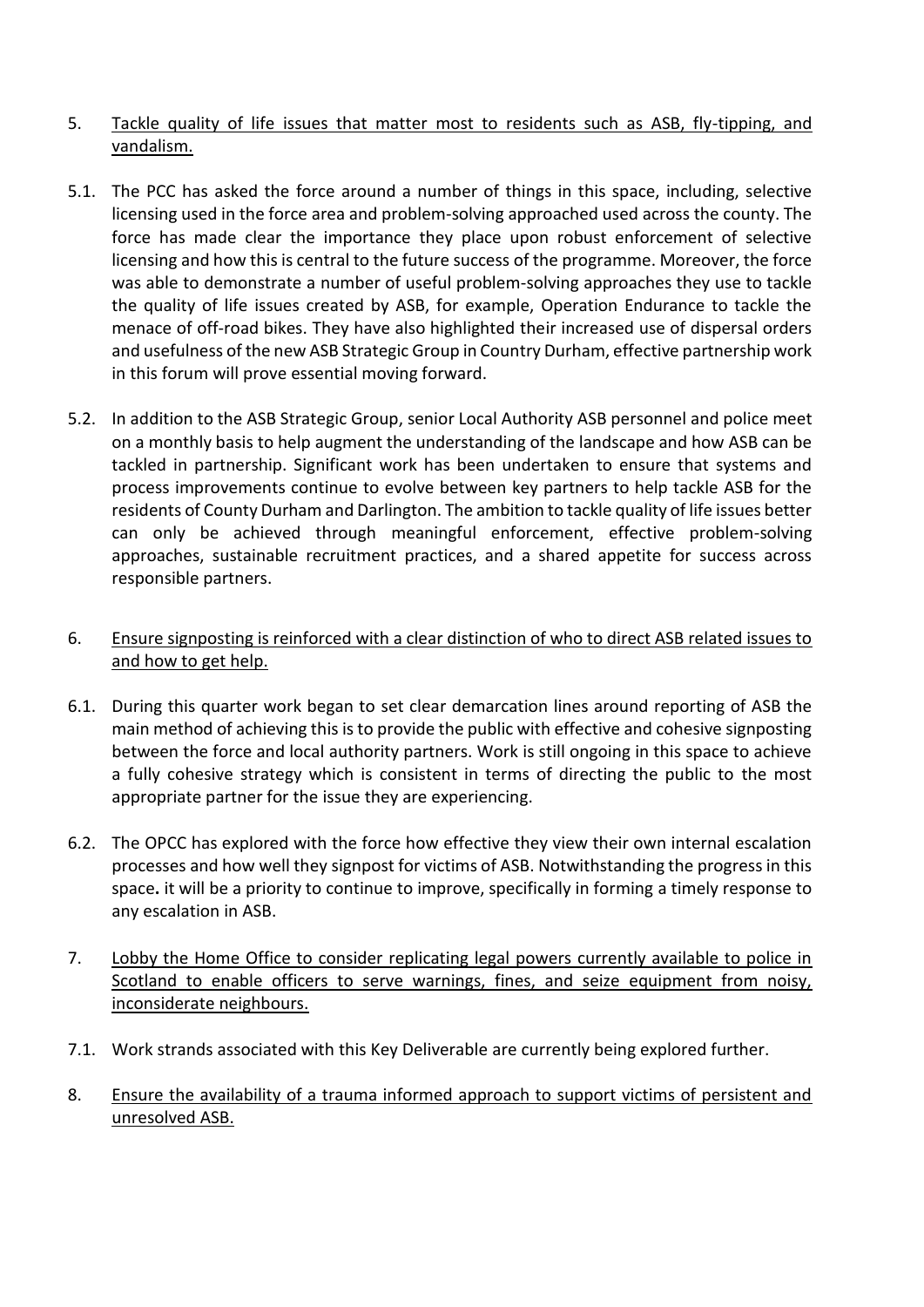- 8.1. An agreed process is in place to ensure victims of ASB related crime are referred via the single front door service delivered by the PCC (the Victim Care and Advice Service (VCAS)), with additional support offered by Community Peer Mentor scheme for non-crime related ASB victims. Work has been carried out to ensure the force are able to tag incidents appropriately in order for victims to be directed to the correct support service. Moving forward it will be important to maintain support service staffing levels to allow them to cope with additional demand created by the widening of the scope to victims of ASB.
- 8.2. Work to shine a light upon how important tackling ASB is to communities in Durham and Darlington has been significant. Every incident of ASB is reviewed by a Neighbourhood Policing Team officer and then triaged according to the Threat, Harm, Risk, Investigation, Vulnerability, and Engagement (THRIVE) process. Previous incidents are always considered which can lead to a crime being recorded in relation to the ASB, which in turn gives that victim the support they are entitled to under the Victim's Code of Practice.
- 9. Display guidelines on how to enact the ASB Community Trigger prominently on websites, notice boards, and publications to enable all victims of ASB to seek redress.
- 9.1. Work has been undertaken to ensure the Community Trigger process/guidelines are displayed prominently. Community Trigger is now available on Force and Local Authority websites, with a commitment via an agreed Memorandum of Understanding from housing providers, to publish the Community Trigger going forward. There is also planned work to carry out a pilot with a key housing partner to signpost Community Trigger on their website.
- 10. Address student related ASB problems, working alongside Durham University and the Local Authority.
- 10.1. The constabulary continue to work with and within the student community. A service level agreement has been submitted to Durham University by the Constabulary to continue the funding for the role of University Liaison Officer.
- 11. Encourage victims to submit a written account of the impact of ASB and be entitled to read it, or have it read out on their behalf, at the Community Trigger Meeting.
- 11.1. The Community Trigger process is currently being reviewed by the force with a view to enhancing the process further, with a new threshold, to be more victim centric by including victim impact statements and attendance at case reviews. VACS will provide the victim advocacy service for Community Trigger via the force, whilst there has been a commitment from Darlington Borough Council for single front door approach for the Community Trigger and triage process.
- 12. Review how the police, Darlington Borough Council and Durham County Council take ownership of ASB reports to ensure people get the right support at the right time by the right organisation.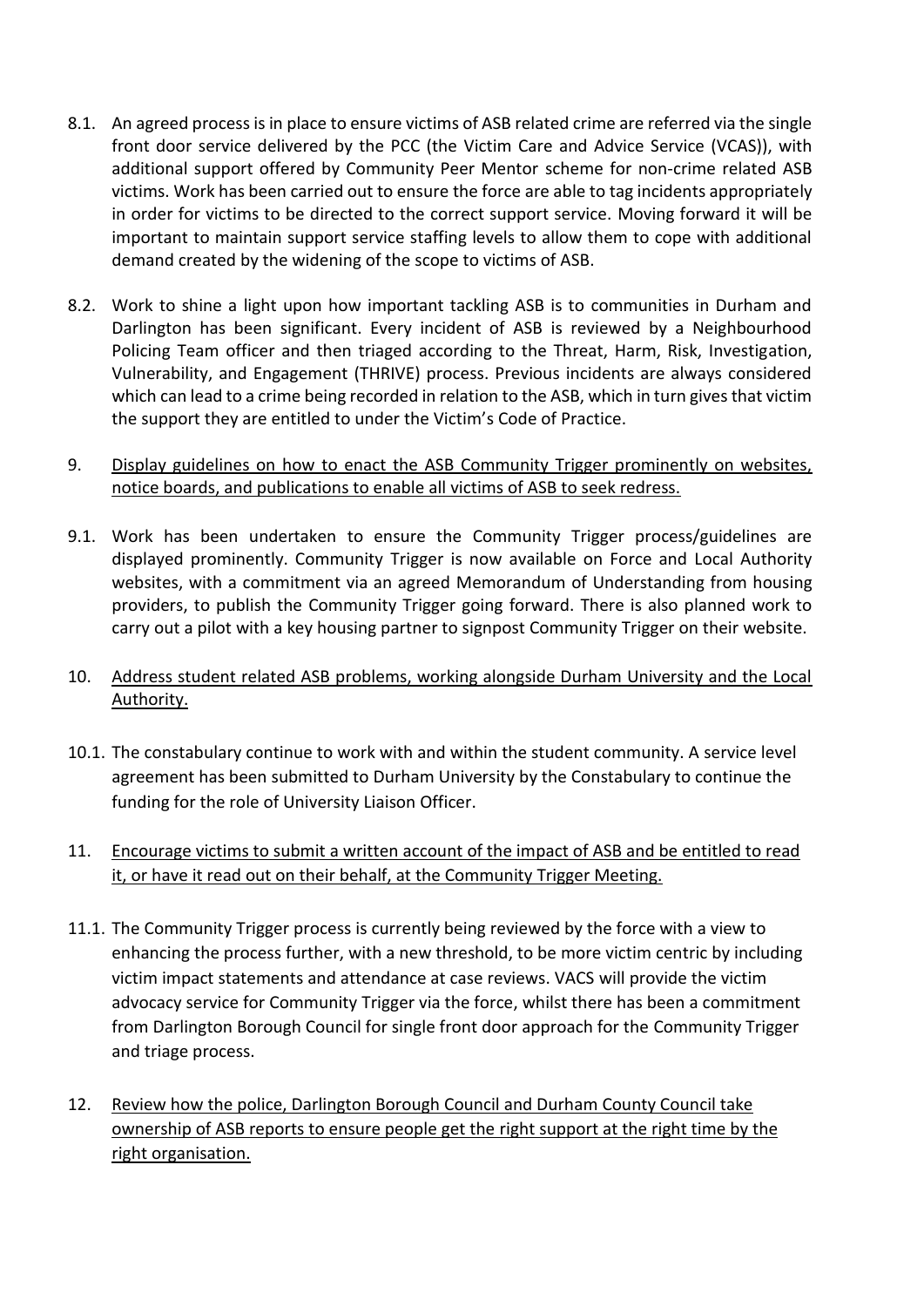- 12.1. The force has re-visited how they signpost on their website and have overlayed that onto how partners do so. There is still work to do in this space, however, there has been a marked improvement in signposting and crimes are recorded in instances of ASB where that threshold is reached.
- 12.2. As per 8.1, significant work has been undertaken by the OPCC and force to signpost victims of ASB efficiently and effectively. As this process embeds it will mature to give a further improved service to cater to victim's needs.
- 13. Use the full suite of criminal and civic tools and powers to address ASB effectively.
- 13.1. The constabulary make full use of all tools to address ASB, and this will be further supported by the powers conferred from selective licensing and Public Space Protection Orders. For example, closure order powers, Criminal Behaviour Orders (CBOs), and Community Protection Warnings. Work is ongoing with partners to understand CBO use and their implementation. Notwithstanding, CBOs have been used on a number of individuals in the force area and CPWs have been utilised in some of the County's more rural areas to tackle poaching.
- 14. Enable victims of ASB to attend a resolution meeting to explain the impact the ASB is having on them.
- 14.1. There is an agreement in place for the VCAS service to support victim impact and resolution process as part of Community Trigger. The wider delivery of Community Trigger is still being refined which will give a clearer picture on the process, provision, and work for sustainable delivery.
- 14.2. The process within our victim support services service enables any victim of an ASB crime (or any crime) to request a resolution meeting as a restorative approach.
- 15. Provide ongoing communication on what is being done locally to tackle ASB across a variety of media platforms, including social media, website, local press, and community visits.
- 15.1. The force has a comprehensive external communication strategy for ASB, which includes, social media posts by Neighbourhood Policing Teams (NPT) around ASB issues and police and partner response. The force also has a locality based ASB/NPT newsletter which is shared with locally elected members.
- 15.2. Door knocking sessions to link with local communities have taken place in a number of areas in the county, with visits to town and parish councils by both the PCC and ASB champion.

**Victims- Put victims at the heart of everything we do and safeguard victims and the vulnerable.**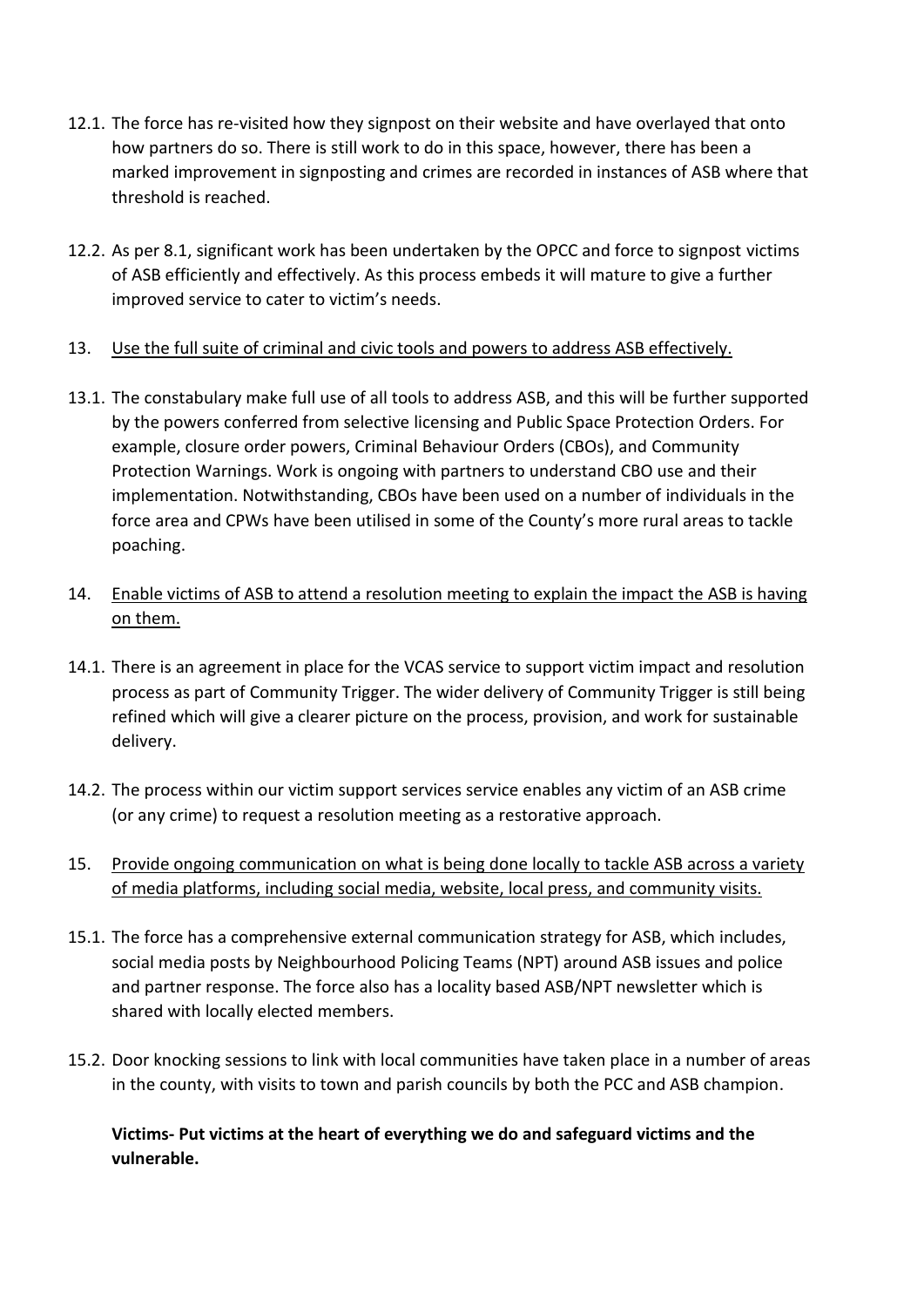# 16. Help keep people safe in their homes by working with the Local Authorities, Health and the Fire and Rescue Service to provide Total Home Safety advice.

- 16.1. I have asked the force to what extent they believe they keep people safe in their homes and how effective current measures are. The Specialist Crime Prevention Officers (CPOs) and an Architectural liaison Officer (ALO) work closely with Neighbourhood Policing Teams providing advice on prevention and problem solving, usually involving partner agencies. The CPOs deliver the County Durham Remain Safe scheme as part of Durham County Council's Housing Solutions prevention toolkit, a scheme developed to provide home security to vulnerable victims of domestic abuse, hate crime or harassment. The Force engage with CSP development plans in Durham and Darlington. They link in with the Safer Homes Scheme and provide crime prevention advice through the partnership.
- 16.2. Moving forward it will be important to continue to understand the effectiveness of these posts and schemes and to ensure the public continue to receive this support despite challenges of limited capacity.
- 17. Appoint a Victims' Champion to ensure the voice of victims is at the centre of everything we do.
- 17.1. A Victim's Champion has been appointed who now provides a point of contact for victims of crime and I will ensure that their voices are heard in order to locally inform our planning, policies, and commissioning of services to support victims.
- 18. Ensure delivery of seamless high-quality support for victims that enables them to cope with, and recover from, their experience.
- 18.1. As of March 2022, an in-house model of overarching victim support was instigated, this features a single front door approach and includes the Community Peer Mentors and Restorative Justice schemes. Performance monitoring processes are in place for commissioned services to help identify and resolve and issues and meaningful outcomes.
- 19. Ensure victims feel empowered and confident in reporting crime to the police, reassuring them of the journey through partner services.
- 19.1. The force has continued to refine critical contact point development for victims. However, the appropriateness of referrals still continues to be a point of focus for the force. A targeted approach is being used to improve referral appropriateness as well as the process for officers leaving contact details for victims at the first point of contact. In order to address these areas fully, the force has instigated a bitesize training package for officers.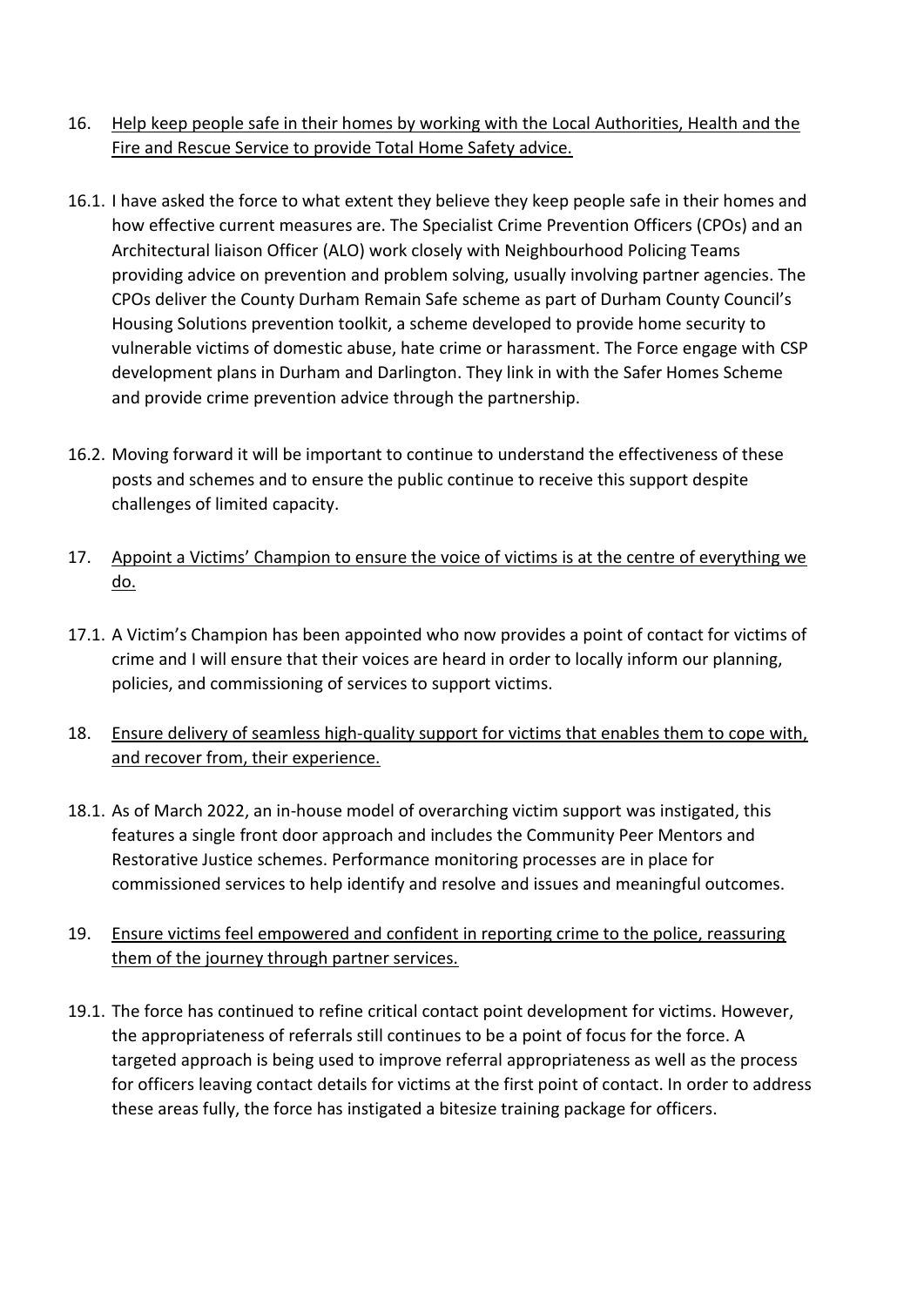- 19.2. A victim leaflet is offered to all victims, which provides information what to expect in terms of police actions and information on support/partner agencies etc. Moreover, discussing the next steps of the investigation should be done as standard with officers and staff that have contact with victims.
- 20. Ensure compliance with the Code of Practice (VCOP) for Victims of Crime so that victims are aware of and can access their rights.
- 20.1. There is a VCOP compliance process in place in force which has proven effective in terms of mapping work strands and actions. Further work is planned in response to VCOP compliance monitoring coming under the remit of PCCs.
- 20.2. The force has provided assurance that they have force governance structures in place to provide a wealth of forums to monitor compliance. In addition, the force has delivered national training packages and regular supervisory reviews in this space.
- 21. Commission high quality services so that victims have access to a range of specialist support services for them and their families at any point and whether they report to the police or not.
- 22. As mentioned throughout the report, the PCC either directly owns or commissions a plethora of victim services which deliver for a range of victims from serious sexual offences to victims of road traffic collisions.
- 23. During Quarter 4 2021/22 there have been a series of commissioned posts and projects which have come to fruition. Some examples of these include;
	- The awarding of the Independent Sexual Violence Advocate contract to Rape Sexual Abuse Counselling Centre.
	- The Sexual Assault Referral Centre regional management service being mobilised and in service form 1<sup>st</sup> April.
- 24. Ensure victims are read their rights at the point of report or as soon after as possible as with offenders.
- 24.1. The PCC has questioned the force around how good they are at informing victims of their rights. Standard victim contact is carried out using Contact Contract information that should be agreed at first point of contact and/or when any pertinent information to the investigation becomes available. Investigation scrutiny and review work ensures Victim Logs are quality checked and remedial actions created when needed. 7-Day Ring Backs ensure victims have received all necessary and appropriate information. Victim support can be offered at any of these contact points, where it was not taken/offered at the initial point of offer.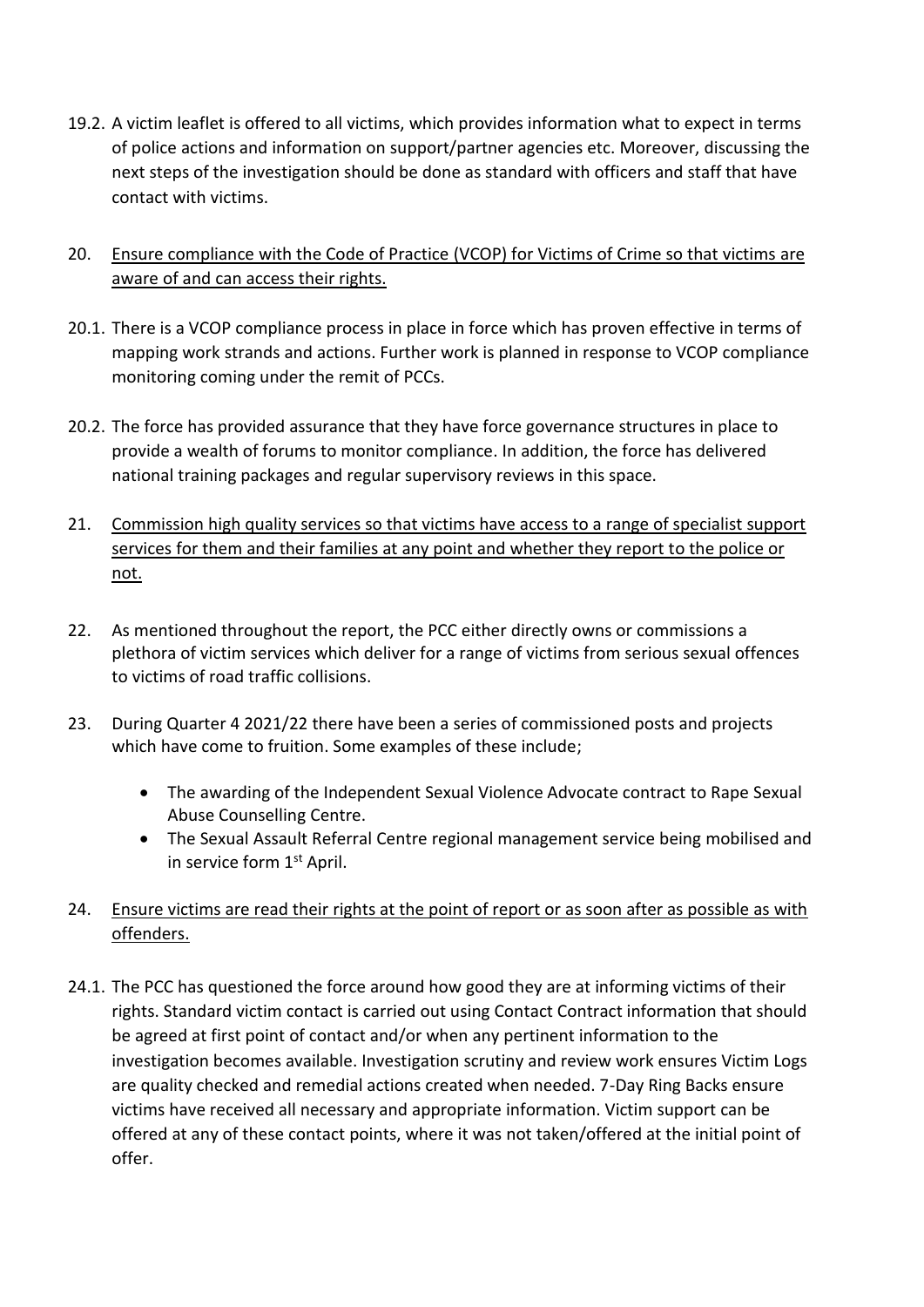## 25. Improve safeguarding for vulnerable adults and children.

- 25.1. The force continues to perform well in this space, specifically around the Identification of repeat victims, offenders and locations and assessing the threat and harm which enables the force to focus upon the areas of highest harm and safeguarding the vulnerable. There are also some excellent examples of innovation, such as the Multi-Agency Tasking and Coordination process. Effective THRIVE process at the first point of contact also helps to effectively identify vulnerability, which has been recognised by Her Majesties Inspectorate of the Constabulary and Fire & Rescue Service. The force has also worked to understand crimes and incidents better through using the "Through the Eyes of a Child" approach, this is particularly in relation to Domestic Abuse incidents attended.
- 25.2. The OPCC are also continuing to work with the force to understand the landscape and performance around the review of the Child Protection Inspection by HMICFRS and other national reports pertaining to child sexual abuse and exploitation.
- 26. Continuously review and seek to improve those services we commission and co-commission to support victims of crime.
- 26.1. PCC and staff are present and attend several board/group/networks whose purpose is to review and improve services for victims of crime. Including the Effectiveness and Efficiency Group, Youth Justice Partnership, Total Victim Care and the Domestic Abuse and Sexual Violence Executive Group, amongst others.
- 26.2. The OPCC also has an agreement with partners to support the development of independent Governance Board for the recently taken in-house service victims service portfolio.

# **Public Accountability Meeting – Violence Against Women and Girls (VAWG)**

# 27. The PCC held a [Public Accountability Meeting in February 2022](file:///C:/Users/8575/AppData/Local/Microsoft/External%20Boards/Public%20Accountability%20Meeting/2022/2022-02-17%20VAWG/VAWG%20Public%20Presentation%20wip1%20updated%20(002).pptx) focusing upon VAWG.

- 27.1. Developing a Violence Against Women and Girls' strategy is a key priority within the Police and Crime Plan (2021-24). The strategy will be aimed at changing attitudes and improving our knowledge of and response to the crimes that predominantly affect women and girls so that no woman needs to live in fear and girls grow up knowing they are safe everywhere-at home, online and on the streets.
- 27.2. It is recognised that a holistic approach is required so that we can prevent these crimes from occurring. That is why we have a whole range of interventions from education in schools to change behaviour and mindset from an early stage, to targeted responses from people displaying such behaviour against women, and opportunities for women to feel empowered.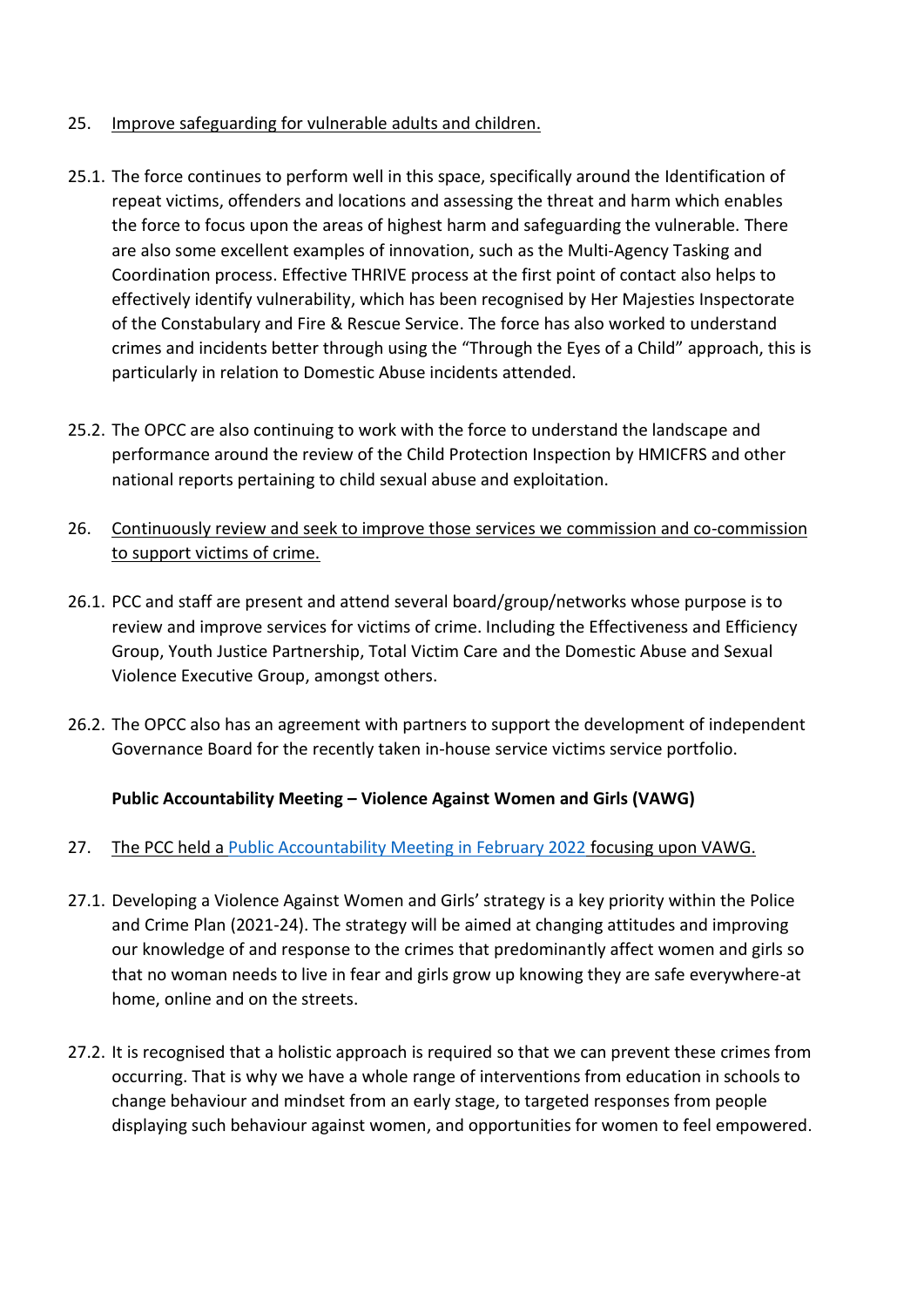- 27.3. As part of our ongoing work, we have been keen to consult with the public too and hear what they would like us to do. Durham Constabulary joined the #Callitout campaign with a Call It Out survey. Some respondents suggested that to an extent, the heightened risk levels to women were accepted and suggested strategies whereby women could take positive actions to increase feelings of safety and self-protection.
- 27.4. Together with partners, we have been successful, in a Safer Streets Bid to the value of £453,813. This money will be used for several initiatives such as the deployment of a Multiagency Response Team 2 nights a week, delivery of Vulnerability Awareness and training sessions to door staff and licensed premises, a Relationship Safety Education Programme in schools and colleges, and an engagement programme with sports clubs, a citizenship programme for cadets, an engagement programme to sports clubs and an empowerment and engagement programme for Women and Girls.
- 27.5. During the Public Accountability meeting the PCC asked a series of questions which had been submitted by the public. This enables a more transparent and direct link between the public and their police force.

## **Public Accountability Meeting – Police Uplift Programme (PUP)**

# 28. The PCC held a Public [Accountability Meeting in March 2022](file:///C:/Users/8575/AppData/Local/Microsoft/External%20Boards/Public%20Accountability%20Meeting/2022/2022-03-17%20Police%20Uplift%20Programme/Uplift%20Programme%20presentation.pptx) focusing upon the Police Uplift Programme.

- 28.1. The term 'UPLIFT' is used to describe officers who count towards the Government's commitment to recruit an additional 20,000 officers by March 2023. Durham's share of this is 226 additional officers. This does not include the officers who will retire and be replaced as part of normal business.
- 28.2. In January 2022, the OPCC carried out a consultation exercise prior to the setting of the police precept for this year where the residents of County Durham and Darlington were asked what matters most to them and what they want to see addressed to improve policing services across the County. This exercise was a further opportunity for the public to have their voices heard and inform local policing priorities.
- 28.3. In summary, 76.4% of respondents stated that they would like to see investment in Neighbourhood Policing. This included wanting to see more police officers, maintained Police Community Support Officer numbers, increased uniform visibility and reduced neighbourhood crime. Whilst 46.6% of respondents stated that they would like to see improved response times and meet increased demand for policing services. 91.4% considered tackling Anti-social behaviour as a priority. 60% stated that they would like to see an increase in the number of police officers.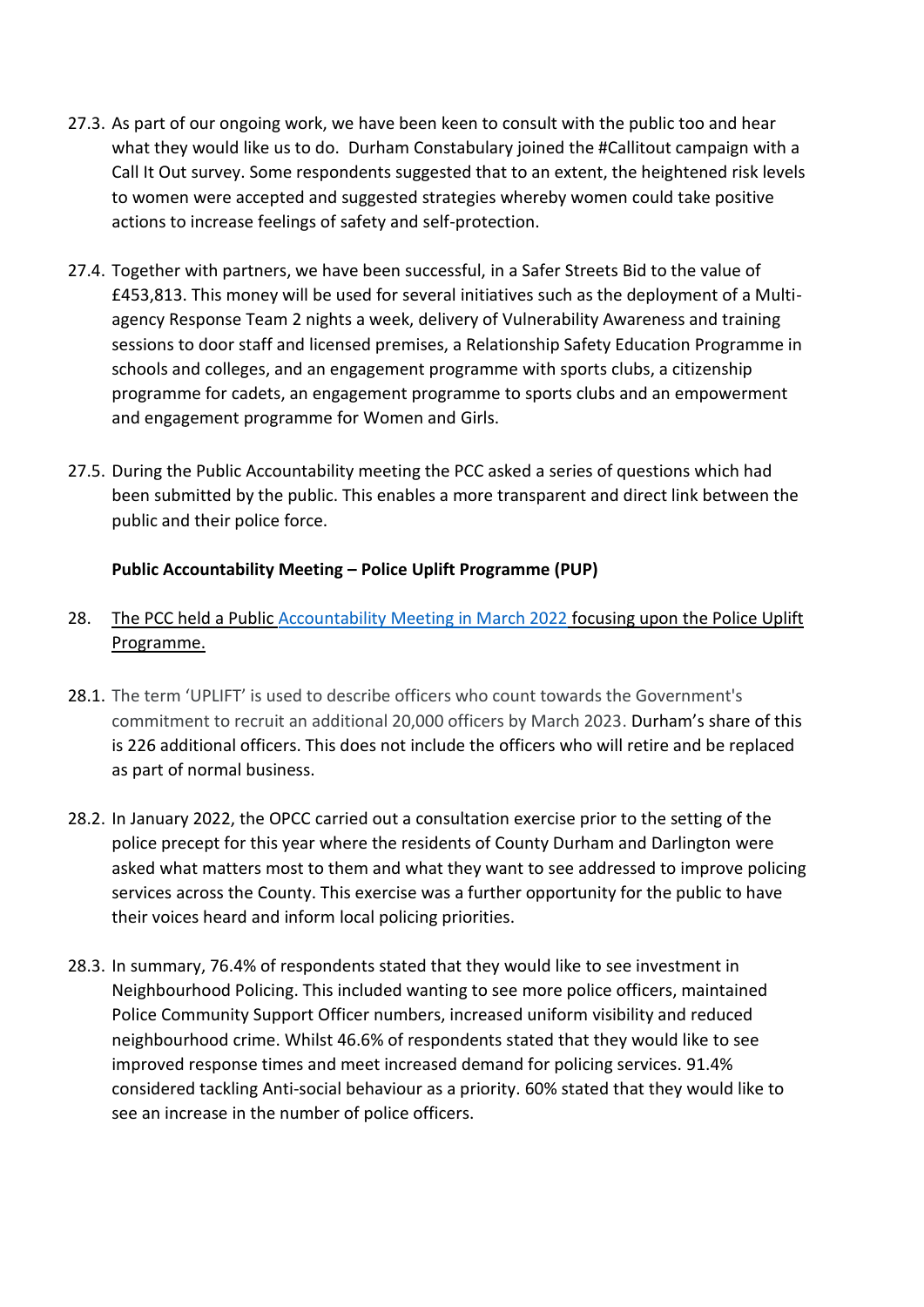28.4. It is a Key Deliverable within Police and Crime Plan to recruit more officers. It is what the public want and the force need to recruit and retain the best people. The PCC will continue to work with the Chief Constable and local partners to get more funding for County Durham and Darlington and to enable police officers and PCSOs to spend more time on our streets and show a visible presence.

### **Next Steps**

- 29. Together with partners across the force area, we submitted bids to the Home Office Safer Streets funding. The outcome of these bids will be announced in the next quarter, and if successful, funding will be used to implement various projects to address anti-social behaviour, neighbourhood crime and violence against women and girls. The amount requested are as such:
	- 1. Durham City/Darlington Town Centre-VAWG £632,720
	- 2. Peterlee- Neighbourhood Crime and ASB £447,660
	- 3. Darlington- ASB £242,256
	- 4. Stanley/Ferryhill Neighbourhood crime and ASB £146,533
- 30. Over the next period Quarter 1 2022/23 some of the areas which will be focused upon are contact management, domestic abuse and sexual violence, rural crime, alcohol, drugs and gambling.
- 31. The new iteration of the Quarterly Performance Report is now in place and will develop organically in terms of content moving forward.

#### **Recommendations**

32. It is recommended that Panel members consider the report for discussion.

**Joy Allen** Police and Crime Commissioner